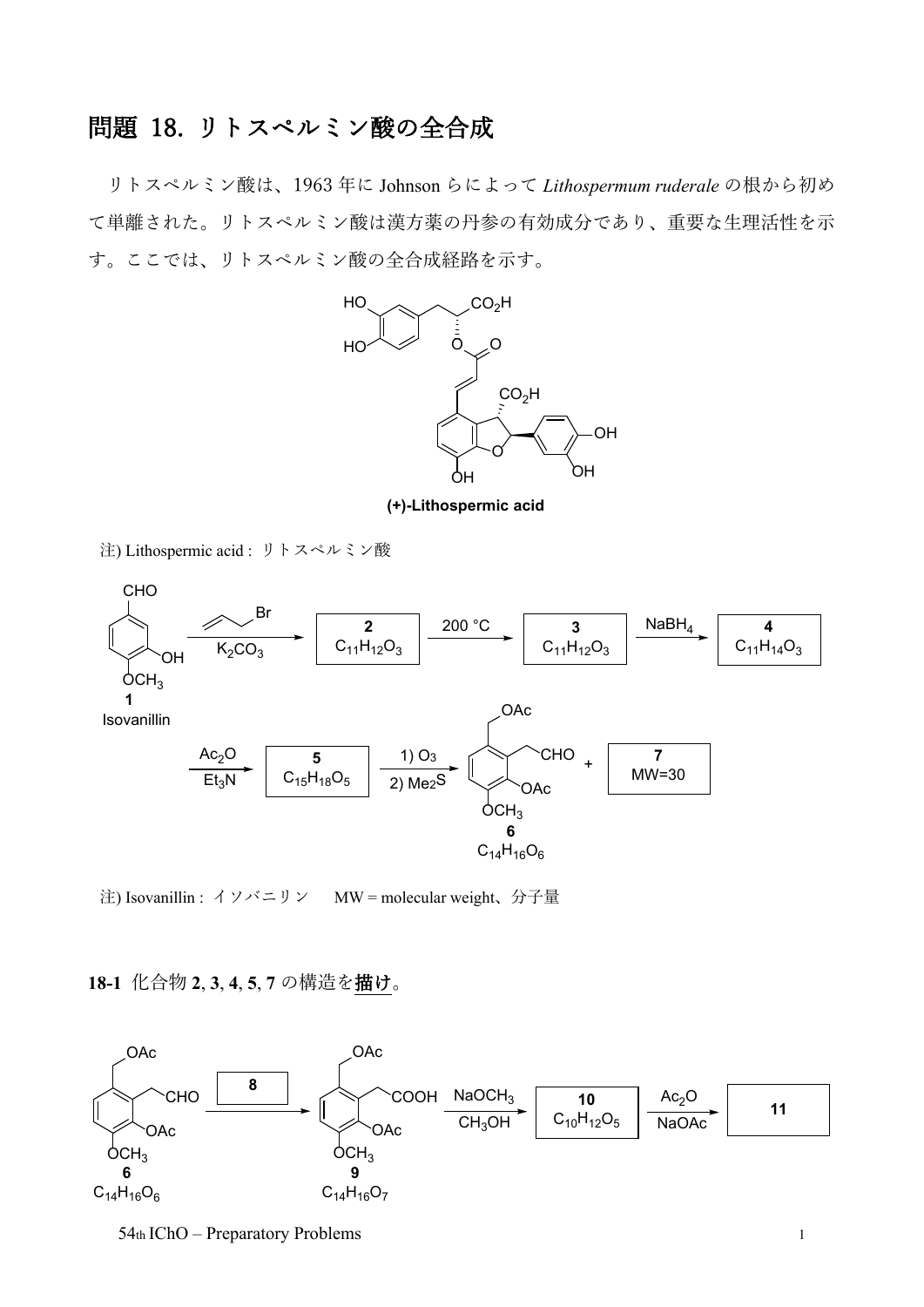**18-2** 下記の反応条件から、**8** に適するものを選べ。

| (a) $(NH_4)_2Ce(NO_3)_6$ | (b) $CrO3(Pyridine)2$             |
|--------------------------|-----------------------------------|
| (c) $H_2CrO_4$           | (d) $CH_3COCH_3$ , Al $[O^iPr]_3$ |

**18-3** 化合物 **10** の構造を描け。

**18-4** 化合物 **11** はベンゾ縮環した複素六員環構造(訳注:ベンゼン環が縮環し、環の中に複 数の異なる元素を含む六員環構造)を持つ。化合物 **11** の <sup>1</sup> H NMR スペクトルは次のとおり である。化合物 **11** の構造を描け。

<sup>1</sup>H NMR (CDCl<sub>3</sub>) δ 2.32 (s, 3H), 3.54 (s, 2H), 3.79 (s, 3H), 5.23 (s, 2H), 6.84 (d, *J* = 9 Hz, 1H), 7.04  $(d, J = 9$  Hz, 1H).



Piperidinium benzoate

注) Piperidinium benzoate : 安息香酸ピペリジニウム stereochemistry not required : 立体構造は明示しなくてよい

**18-5** 化合物 **12** と **13** の構造を描け。**13** の立体構造は明示しなくてよい。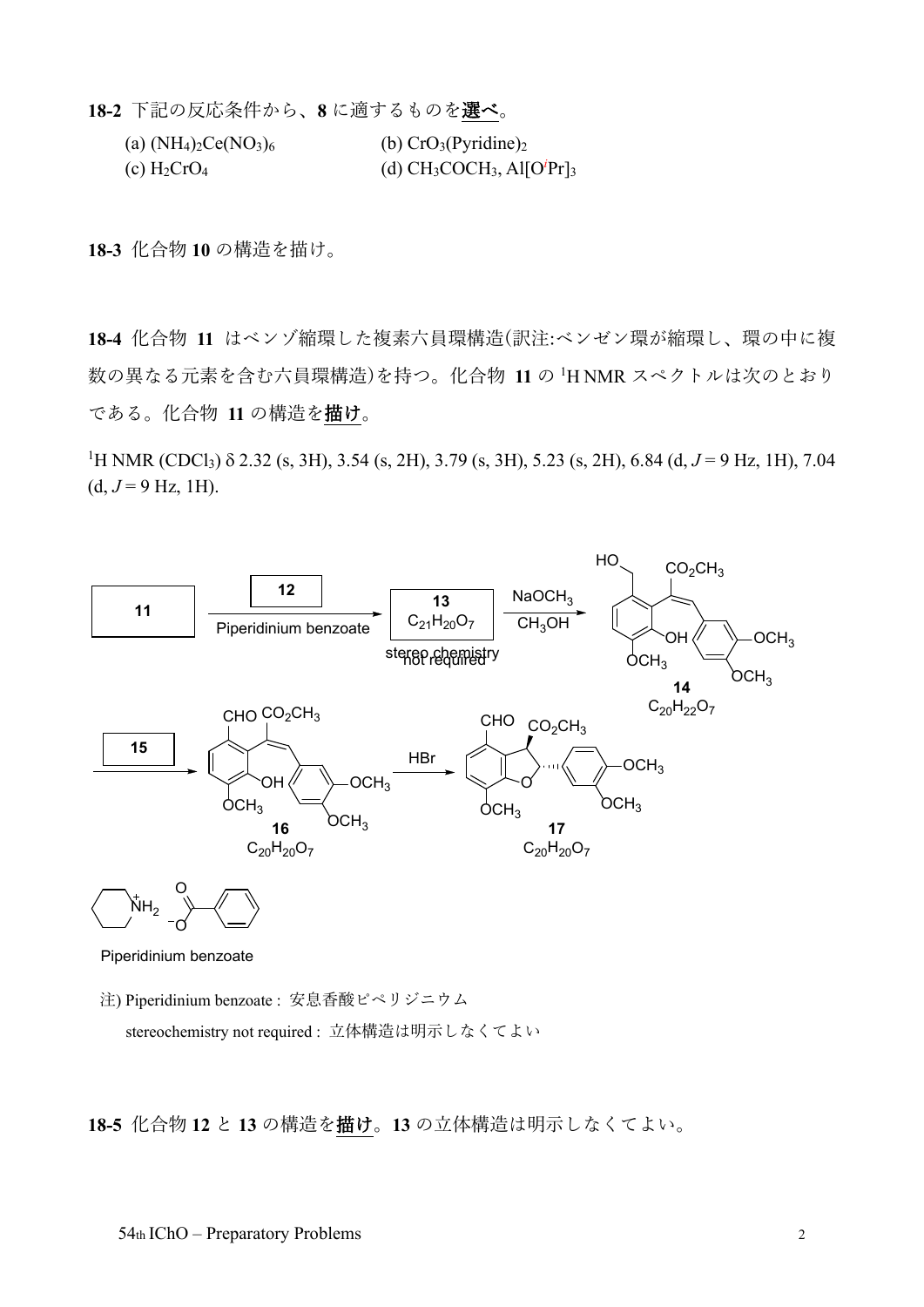**18-6** 下記の反応条件から、**15** に適するものを選べ。

(a) I<sub>2</sub>, NaOH (b) (COCl)<sub>2</sub>, Me<sub>2</sub>SO (c) Ag(NH<sub>3</sub>)<sub>2</sub>OH (d) CrO<sub>3</sub>, H<sub>2</sub>SO<sub>4</sub>



**18-7** 化合物 **18** はα-アミノ酸である. 化合物 **18** のフィッシャー投影図を描け。(化合物 **18** から **19** への反応では、不斉炭素中心の立体配置が背面からの求核攻撃により反転すること に注意せよ。)

**18-8** 化合物 **19** の不斉中心の絶対立体配置を *R*/*S* 表示法を用いて示せ。

**18-9** 化合物 **20** の構造を、立体化学を明示して描け。

**18-10** 化合物 **21** の構造を、立体化学を明示して描け。